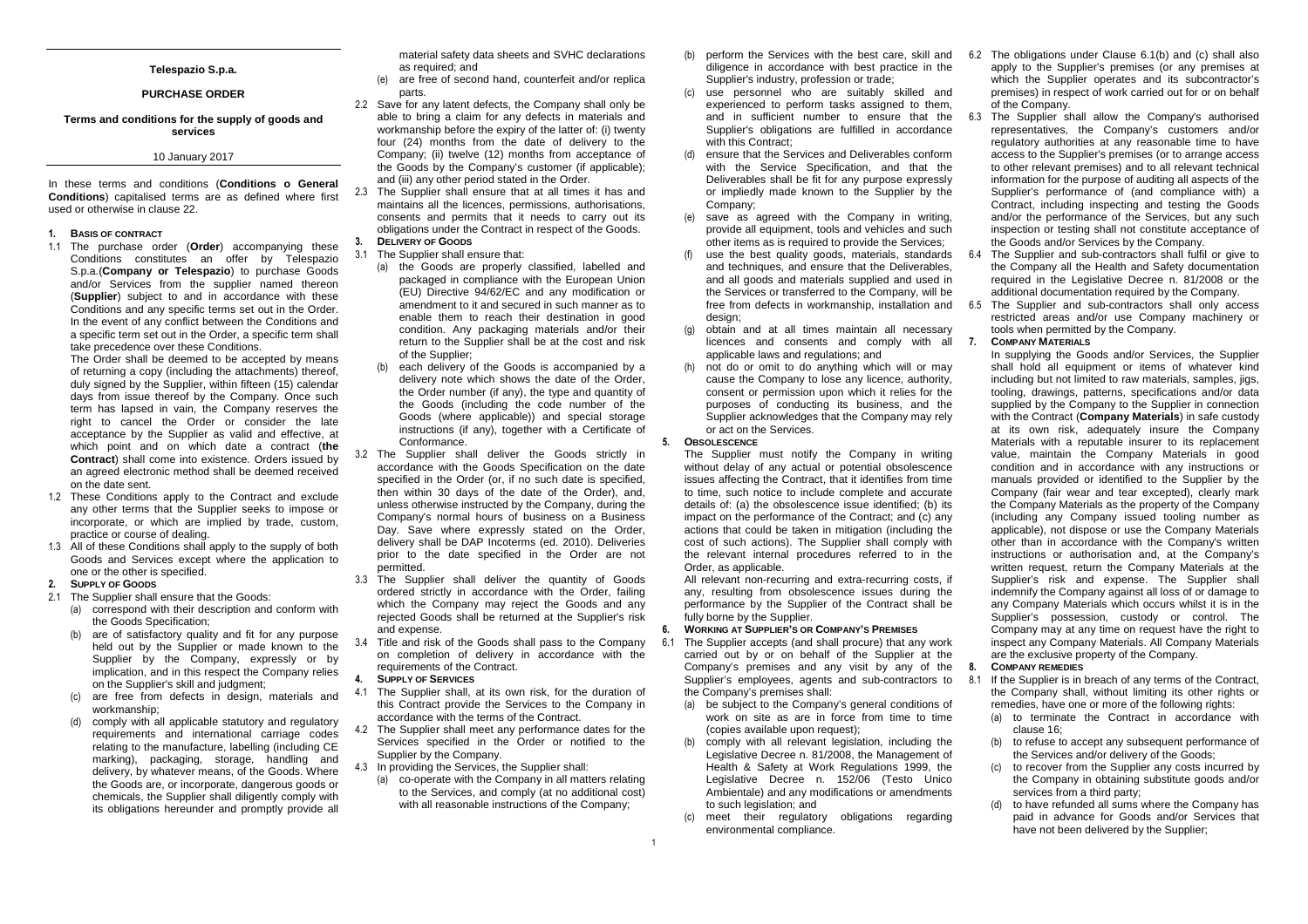- (e) to claim damages for any additional costs, loss or expenses incurred by the Company which are in any way attributable to the Supplier's breach;
- (f) to require the Supplier to repair or replace, at Company option, any rejected Goods within 30 days of notification, or to provide a full refund of the price of the rejected Goods (to the extent paid); and
- (g) to reject the Goods (in whole or in part) whether or not title has passed and to return them to the Supplier at the Supplier's risk and expense.
- 8.2 If any Goods and/or Services are not delivered by the applicable date, the Company may, at its option, claim or deduct, from any sums payable, 2 per cent of the total price, in aggregate, of the Goods and/or Services: (i) not delivered on the correct date; and (ii) which have been delivered but that cannot be used by the Company for the purpose for which they were ordered, as a result of the delay, for each week's delay in delivery by way of a penalty as per article 1382 of the Italian Civil Code, up to a maximum of 14 per cent. Such penalty shall be charged for the delay in delivery and is not in substitution of the remedy in clause 8.1 above. The Company shall not impose such penalty provided the delay in delivery does not exceed seven (7) calendar days.
- 8.3 The Company may withhold any advance payments agreed under the Contract if the Supplier has breached the Contract until such time as the breach is remedied to the Company's reasonable satisfaction.
- 8.4 These Conditions shall extend to any substituted or remedial services and/or repaired or replacement goods supplied by the Supplier, save that for repairs only the unexpired part of the periods in clause.2.2 shall apply.
- 8.5 The Company's rights under this Contract are in addition to its rights and remedies implied by the law.
- **9. COMPANY'S OBLIGATIONS**

 The Company shall provide the Supplier with reasonable access at reasonable times to the Company's premises for the purpose of providing the Services and provide such information as the Supplier may reasonably request for the provision of the Services and the Company considers reasonably necessary for the purpose of providing the Services.

#### **10. CHARGES AND PAYMENT**

- 10.1 The price for the Goods and/or the charges for the Services (deemed to include every cost and expense directly or indirectly incurred by the Supplier in connection thereto) shall be the amount set out in the Order, exclusive of value added tax. No extra charges shall be effective unless agreed in writing and signed by the Company.
- 10.2 In respect of Goods, save as otherwise agreed, the Supplier shall invoice the Company on or at any time **12. INDEMNITY** after completion of delivery. In respect of Services, the Supplier shall invoice the Company on completion of the Services. Each invoice shall include such supporting information (i.e. shipping documents for Goods and a certificate of acceptance for Services) required by the Company to verify the accuracy of the invoice, including but not limited to the relevant Order number. The invoices shall be sent in unmodifiable pdf

format to the e-mail address fornitori@telespazio.com and/or telespazio.afc.ad@pec.it.

- 10.3 In consideration of the supply of Goods and/or Services by the Supplier strictly in accordance with the Order, the Company shall pay the invoiced amounts within 90 days or that different term agreed in the Contract and upon receipt of a valid and correct invoice to a bank account nominated in writing by the Supplier. In case of supply of Services, all invoices shall be payable only if accompanied by DURC (Documento Unico di Regolarità Contributiva) required by Italian law or any other equivalent certification of labour compliance required by the law, valid and effective at the date of payment.
- 10.4 Payments shall only be made in favour of the Supplier (and therefore cannot be made to bank accounts of any individual or legal person other than the Supplier) and in the country where the activities are performed or where the Supplier has its tax residence or registered office.
- 10.5 The Supplier shall maintain complete and accurate records of the time spent and materials used by the Supplier in providing the Services. The Supplier consents to the Company disclosing copies of all Orders and Supplier invoices to the Company's customer where required by law and the Supplier shall ensure that this right is procured from its suppliers in connection with the Contract.
- 10.6 For any disputed matters payment obligations shall be suspended in connection thereto until the matter isfinally resolved.
- **11. INTELLECTUAL PROPERTY RIGHTS**
- 11.1 In respect of the Goods and any goods that are transferred to the Company as part of the Services under this Contract, including without limitation the Deliverables or any part of them, the Supplier warrants that it has full clear and unencumbered title to all such items, and that at the date of delivery of such items to the Company, it has full and unrestricted rights to sell and transfer all such items to the Company and its onward supply to (and use by) third parties.
- 11.2 The Supplier assigns to the Company, with full title guarantee and free from all third party rights, all Intellectual Property Rights developed in connection with the Goods and/or Services under the Contract;
- 11.3 The Supplier shall, promptly at the Company's request, do (or procure to be done) all such further acts and things, provide or procure any necessary information and/or know how to the Company and execute all such other documents for the purpose of securing for the Company the full benefit of the Contract, including without limitation all right, title and interest in and to the Intellectual Property Rights assigned to the Company in accordance with clause 11.2.
	-
	- The Supplier shall keep the Company indemnified against all liabilities, costs, expenses, damages and losses suffered or incurred by the Company as a result of or in connection with any claim made against theCompany:
	- (a) for actual or alleged infringement of a third party's Intellectual Property Rights arising out of, or in connection with, the manufacture, supply or use of

the Goods, or receipt, use or supply of the Services, but only to the extent that the claim is not attributable to acts or omissions of the Company;

- (b) by a third party for death, personal injury or damage to property arising out of, or in connection with, defects in Goods, to the extent that the defects in the Goods are attributable to the acts or omissions of the Supplier, its employees, agents orsubcontractors; and
- (c) by a third party arising out of or in connection with the supply of the Goods or the Services, to the extent that such claim arises out of the breach, negligent performance or failure or delay in performance of the Contract by the Supplier, its employees, agents or subcontractors.

# **13. INSURANCE**

 During the term of the Contract and for a period of three years thereafter, the Supplier shall maintain in force, with a reputable insurance company, a public liability insurance, and a product liability insurance, for an amount suitable to cover any liabilities that may arise under or in connection with the Contract, and shall, on the Company's request, produce the insurance certificate.

## **14. CONFIDENTIALITY**

- 14.1 The Supplier shall keep in strict confidence all technical or commercial know-how, specifications, inventions, processes or initiatives which are of a confidential nature and have been disclosed to it by the Company, its employees, agents or subcontractors, and any other confidential information concerning the Company's business, its products and services which the Supplier may obtain. The Supplier shall only disclose such confidential information to those of its employees, agents and subcontractors who need to know it for the purpose of discharging the Supplier's obligations under the Contract, and shall ensure that such employees, agents and subcontractors comply with the obligations set out in this clause as though they were a party to the Contract. The Supplier may also disclose such of the Company's confidential information as is required to be disclosed by law, any governmental or regulatory authority or by a court of competent jurisdiction, provided that the Supplier notifies the Company in advance of any such disclosure where it is lawful to do so and provided that the Supplier shall not release the same to any third party unless it receives prior written assurances that it will be treated in confidence. The Supplier shall immediately return all confidential information to the Company on request.
- 14.2 The Supplier shall not publicise or otherwise disclose this Contract nor any of its terms to any party without the prior written approval of the Company.

## **15. EXPORT LICENCES AND CONSENTS**

 15.1 The Supplier shall obtain, at its own cost, all such export licences and other consents in connection with any Goods and/or Services as are required from time to time prior to the dispatch of the relevant shipment or provision of the relevant Services (as applicable) and shall promptly provide copies of the same to the Company on receipt thereof together with accurate and complete details of: (i) all authorised third parties (to include the end user) and their role; (ii) the Goods and/or Services, part or item export classification number; (iii) the country of origin; (iv) the country of manufacture; (v) export licence number; and (vi) export license date of issue. The Company may withhold all further payments under this Order until the Supplier has fully complied with its obligations under this clause 15.1.

 15.2 Should the Supplier not be able to deliver the Goods and/or Services on the agreed delivery date as a result of non-availability of any export licences and/or consents the Supplier shall use its best endeavours to secure the required export licences and/or consents without further delay and shall indemnify the Company against all liabilities, costs, expenses, damages and losses suffered or incurred by the Company arising out of or in connection with such delays save where such failure and/or delay is beyond the reasonable control of the Supplier.

#### **16. TERMINATION**

- 16.1 Without limiting its other rights or remedies, the Company may terminate the Contract in whole or in part at any time with immediate effect by giving written notice to the Supplier, whereupon the Supplier shall discontinue all work on the Contract so terminated and shall immediately repay to the Company any advance payment(s) paid by the Company to the Supplier relating to the Contract (or part thereof) so terminated.
- 16.2 Subject to clause 16.3, the Company shall pay the Supplier fair and reasonable compensation for any work in progress on the Goods at the time of termination and/or for any Services already performed, but such compensation shall not include loss of anticipated profits or any consequential loss. The Supplier agrees to accept such sum in full and final satisfaction of all claims arising out of such termination and it shall use its best endeavours to minimise the direct loss arising from such termination. In no case will the amount payable by the Company for the terminated work exceed the price that would have been payable if that work had been completed. The Company reserves the right to recover any completed part of the Goods and/or Services and any relevant documentation related thereto.
- 16.3 The provisions of clause 16.2 shall not apply where the Company has terminated the Contract for any of the following reasons:
	- (a) the Supplier commits a breach of any term of the Contract and (if such a breach is remediable) fails to remedy that breach within fifteen (15) days of receipt of notice in writing to do so;
	- (b) the Supplier is unable to pay its debts as they fall due or is deemed unable to pay its debts;
	- (c) the Supplier makes a proposal for or enters into any compromise or arrangement with its creditors or it enters into liquidation or it suffers the appointment of an administrator or receiver;
	- (d) the Supplier (being a company) is subject to a winding up petition or (being an individual) is the subject of a bankruptcy petition or order to the extent permitted and subject to article 72 of the Legislative Decree 9<sup>th</sup> January 2006, n. 5 or any other equivalent law on the matter;